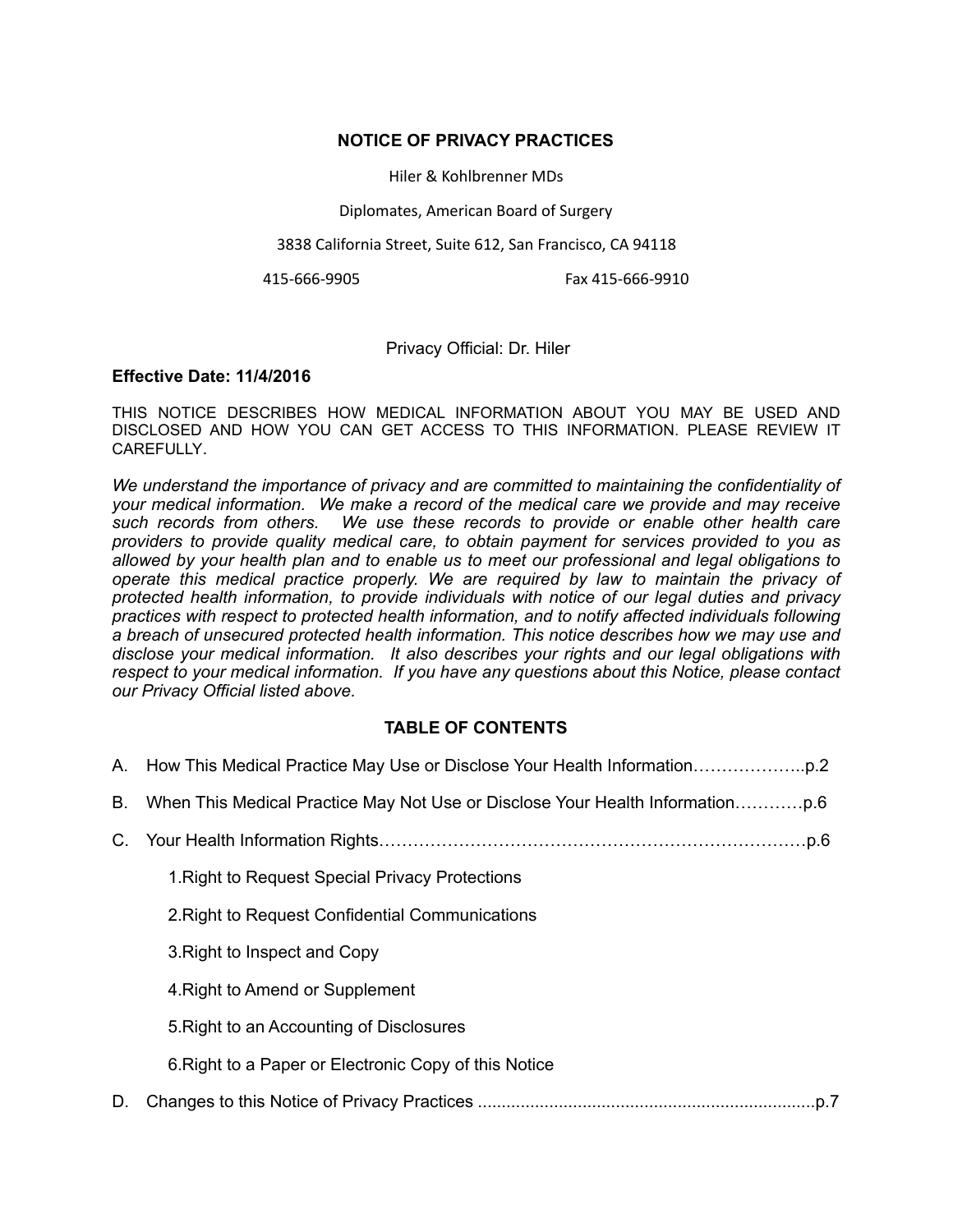| E. |  |  |
|----|--|--|
|    |  |  |

## **A. How This Medical Practice May Use or Disclose Your Health Information**

The medical record is the property of this medical practice, but the information in the medical record belongs to you. The law permits us to use or disclose your health information for the following purposes:

- 1. Treatment. We use medical information about you to provide your medical care. We disclose medical information to our employees and others who are involved in providing the care you need. For example, we may share your medical information with other physicians or other health care providers who will provide services that we do not provide or we may share this information with a pharmacist who needs it to dispense a prescription to you, or a laboratory that performs a test. We may also disclose medical information to members of your family or others who can help you when you are sick or injured, or following your death.
- 2. Payment. We use and disclose medical information about you to obtain payment for the services we provide. For example, we give your health plan the information it requires for payment. We may also disclose information to other health care providers to assist them in obtaining payment for services they have provided to you.
- 3. Health Care Operations. We may use and disclose medical information about you to operate this medical practice. For example, we may use and disclose this information to review and improve the quality of care we provide, or the competence and qualifications of our professional staff. Or we may use and disclose this information to get your health plan to authorize services or referrals. We may also use and disclose this information as necessary for medical reviews, legal services and audits, including fraud and abuse detection and compliance programs and business planning and management. We may also share your medical information with our "business associates," such as our billing service, that perform administrative services for us. We have a written contract with each of these business associates that contains terms requiring them and their subcontractors to protect the confidentiality and security of your medical information. Although federal law does not protect health information which is disclosed to someone other than another healthcare provider, health plan, healthcare clearinghouse or one of their business associates, California law prohibits all recipients of healthcare information from further disclosing it except as specifically required or permitted by law. We may also share your information with other health care providers, health care clearinghouses or health plans that have a relationship with you, when they request this information to help them with their quality assessment and improvement activities, their patient-safety activities, their population-based efforts to improve health or reduce health care costs, protocol development, case management or care coordination activities, their review of competence, qualifications and performance of health care professionals, their training programs, their accreditation, certification or licensing activities, their activities related to contracts of health insurance or health benefits, or their health care fraud and abuse detection and compliance efforts. We may also share medical information about you with the other health care providers, health care clearinghouses and health plans that participate with us in "organized health care arrangements" (OHCAs) for any of the OHCAs' health care operations. OHCAs include hospitals, physician organizations, health plans, and other entities which collectively provide health care services. A listing of the OHCAs we participate in is available from the Privacy Official.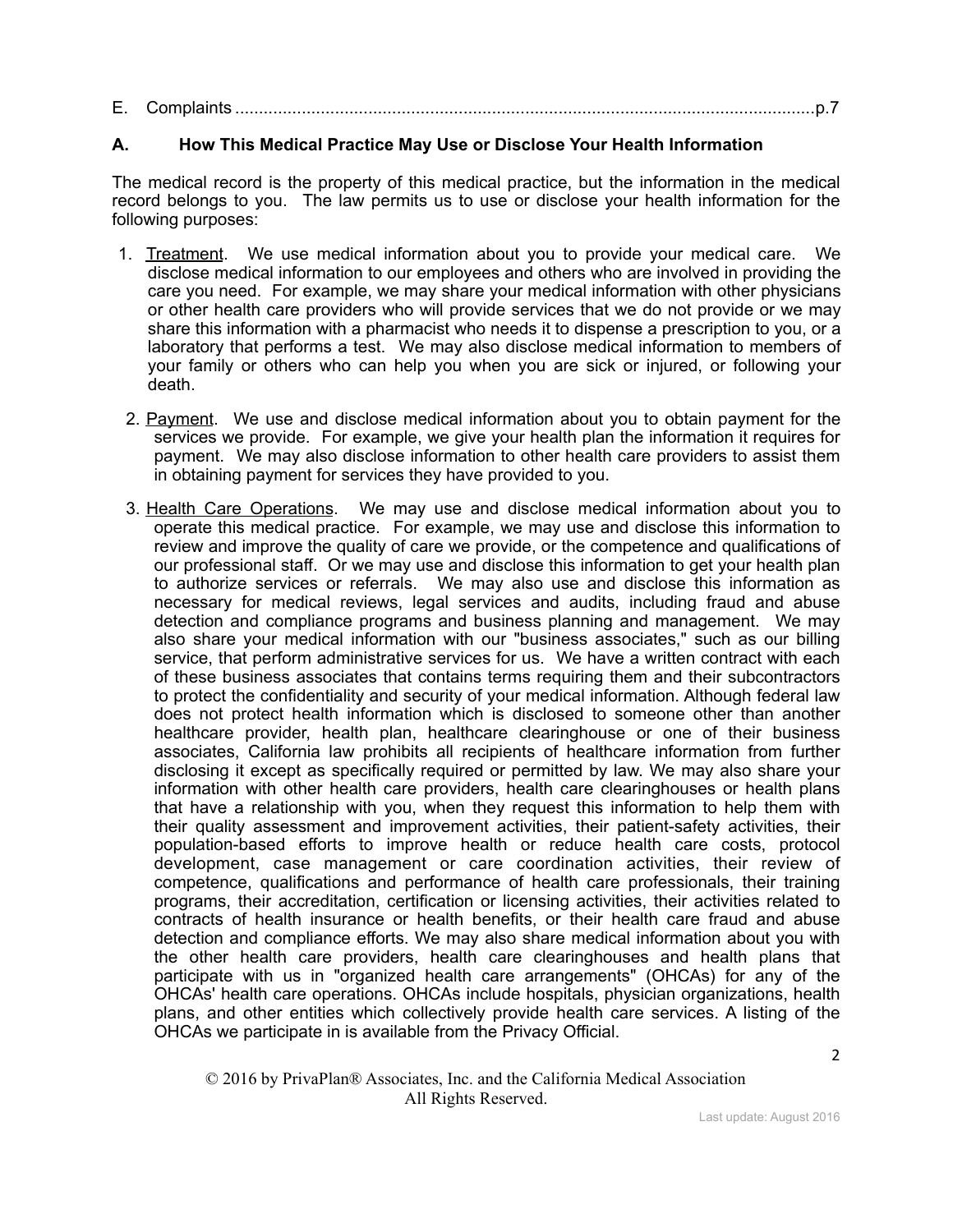- 4. Appointment Reminders. We may use and disclose medical information to contact and remind you about appointments. If you are not home, we may leave this information on your answering machine or in a message left with the person answering the phone.
- 5. Sign-in Sheet. We may use and disclose medical information about you by having you sign in when you arrive at our office. We may also call out your name when we are ready to see you.
- 6. Notification and Communication with Family. We may disclose your health information to notify or assist in notifying a family member, your personal representative or another person responsible for your care about your location, your general condition or, unless you had instructed us otherwise, in the event of your death. In the event of a disaster, we may disclose information to a relief organization so that they may coordinate these notification efforts. We may also disclose information to someone who is involved with your care or helps pay for your care. If you are able and available to agree or object, we will give you the opportunity to object prior to making these disclosures, although we may disclose this information in a disaster even over your objection if we believe it is necessary to respond to the emergency circumstances. If you are unable or unavailable to agree or object, our health professionals will use their best judgment in communication with your family and others.
- 7. Marketing. Provided we do not receive any payment for making these communications, we may contact you to encourage you to purchase or use products or services related to your treatment, case management or care coordination, or to direct or recommend other treatments, therapies, health care providers or settings of care that may be of interest to you. We may similarly describe products or services provided by this practice and tell you which health plans we participate in., We may receive financial compensation to talk with you face-to-face, to provide you with small promotional gifts, or to cover our cost of reminding you to take and refill your medication or otherwise communicate about a drug or biologic that is currently prescribed for you, but only if you either: (1) have a chronic and seriously debilitating or life-threatening condition and the communication is made to educate or advise you about treatment options and otherwise maintain adherence to a prescribed course of treatment, or (2) you are a current health plan enrollee and the communication is limited to the availability of more cost-effective pharmaceuticals. If we make these communications while you have a chronic and seriously debilitating or lifethreatening condition, we will provide notice of the following in at least 14-point type: (1) the fact and source of the remuneration; and (2) your right to opt-out of future remunerated communications by calling the communicator's toll-free number. We will not otherwise use or disclose your medical information for marketing purposes or accept any payment for other marketing communications without your prior written authorization. The authorization will disclose whether we receive any financial compensation for any marketing activity you authorize, and we will stop any future marketing activity to the extent you revoke that authorization.
- 8. Sale of Health Information. We will not sell your health information without your prior written authorization. The authorization will disclose that we will receive compensation for your health information if you authorize us to sell it, and we will stop any future sales of your information to the extent that you revoke that authorization.
- 9. Required by Law. As required by law, we will use and disclose your health information, but we will limit our use or disclosure to the relevant requirements of the law. When the law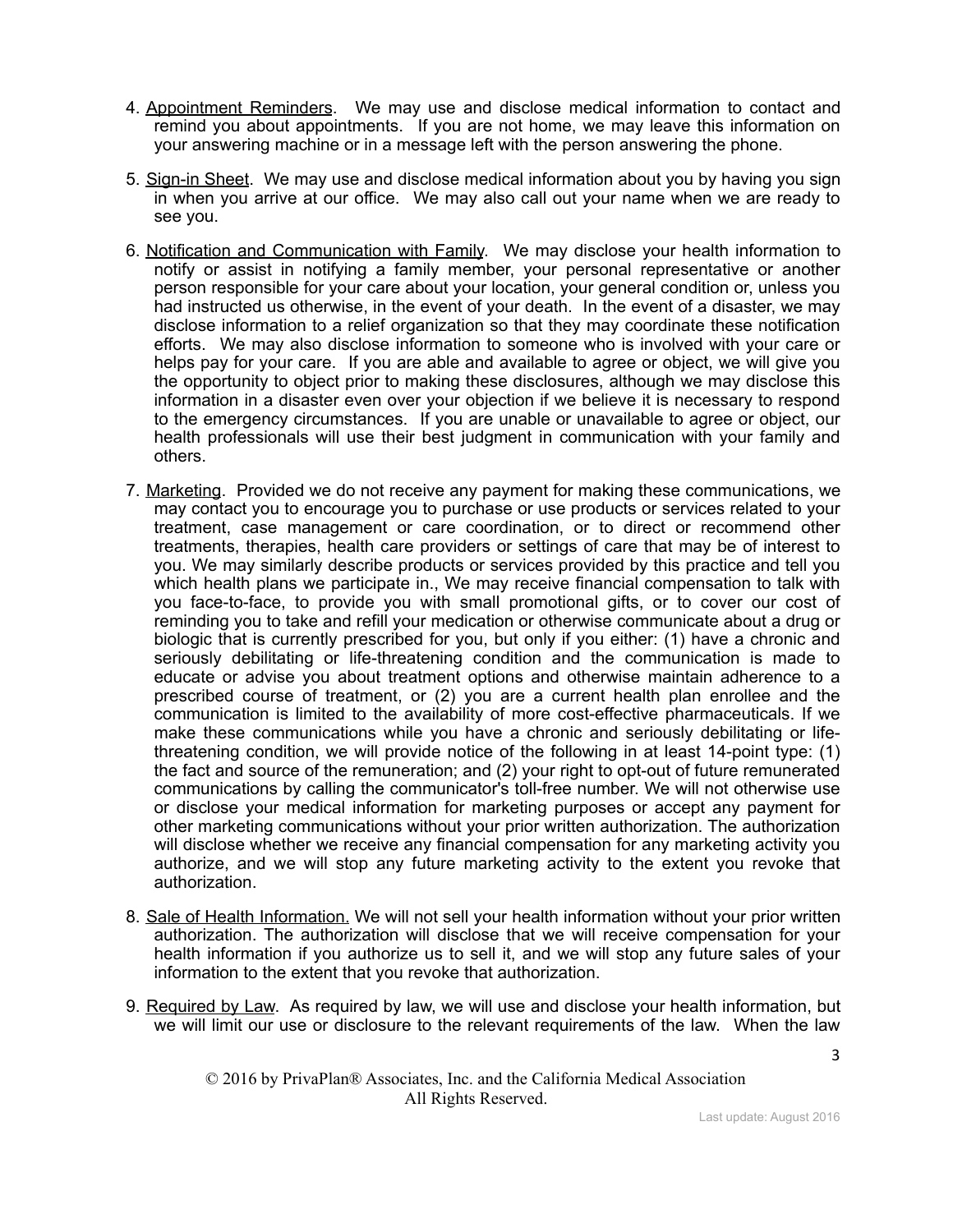requires us to report abuse, neglect or domestic violence, or respond to judicial or administrative proceedings, or to law enforcement officials, we will further comply with the requirement set forth below concerning those activities.

- 10. Public Health. We may, and are sometimes required by law, to disclose your health information to public health authorities for purposes related to: preventing or controlling disease, injury or disability; reporting child, elder or dependent adult abuse or neglect; reporting domestic violence; reporting to the Food and Drug Administration problems with products and reactions to medications; and reporting disease or infection exposure. When we report suspected elder or dependent adult abuse or domestic violence, we will inform you or your personal representative promptly unless in our best professional judgment, we believe the notification would place you at risk of serious harm or would require informing a personal representative we believe is responsible for the abuse or harm.
- 11.Health Oversight Activities. We may, and are sometimes required by law, to disclose your health information to health oversight agencies during the course of audits, investigations, inspections, licensure and other proceedings, subject to the limitations imposed by federal and California law.
- 12.Judicial and Administrative Proceedings. We may, and are sometimes required by law, to disclose your health information in the course of any administrative or judicial proceeding to the extent expressly authorized by a court or administrative order. We may also disclose information about you in response to a subpoena, discovery request or other lawful process if reasonable efforts have been made to notify you of the request and you have not objected, or if your objections have been resolved by a court or administrative order.
- 13.Law Enforcement. We may, and are sometimes required by law, to disclose your health information to a law enforcement official for purposes such as identifying of locating a suspect, fugitive, material witness or missing person, complying with a court order, warrant, grand jury subpoena and other law enforcement purposes.
- 14.Coroners. We may, and are often required by law, to disclose your health information to coroners in connection with their investigations of deaths.
- 15.Organ or Tissue Donation. We may disclose your health information to organizations involved in procuring, banking or transplanting organs and tissues.
- 16. Public Safety. We may, and are sometimes required by law, to disclose your health information to appropriate persons in order to prevent or lessen a serious and imminent threat to the health or safety of a particular person or the general public.
- 17. Proof of Immunization. We will disclose proof of immunization to a school where the law requires the school to have such information prior to admitting a student if you have agree to the disclosure on behalf of yourself or your dependent.
- 18. Specialized Government Functions. We may disclose your health information for military or national security purposes or to correctional institutions or law enforcement officers that have you in their lawful custody.
- 19. Worker's Compensation. We may disclose your health information as necessary to comply with worker's compensation laws. For example, to the extent your care is covered by

© 2016 by PrivaPlan® Associates, Inc. and the California Medical Association All Rights Reserved.

4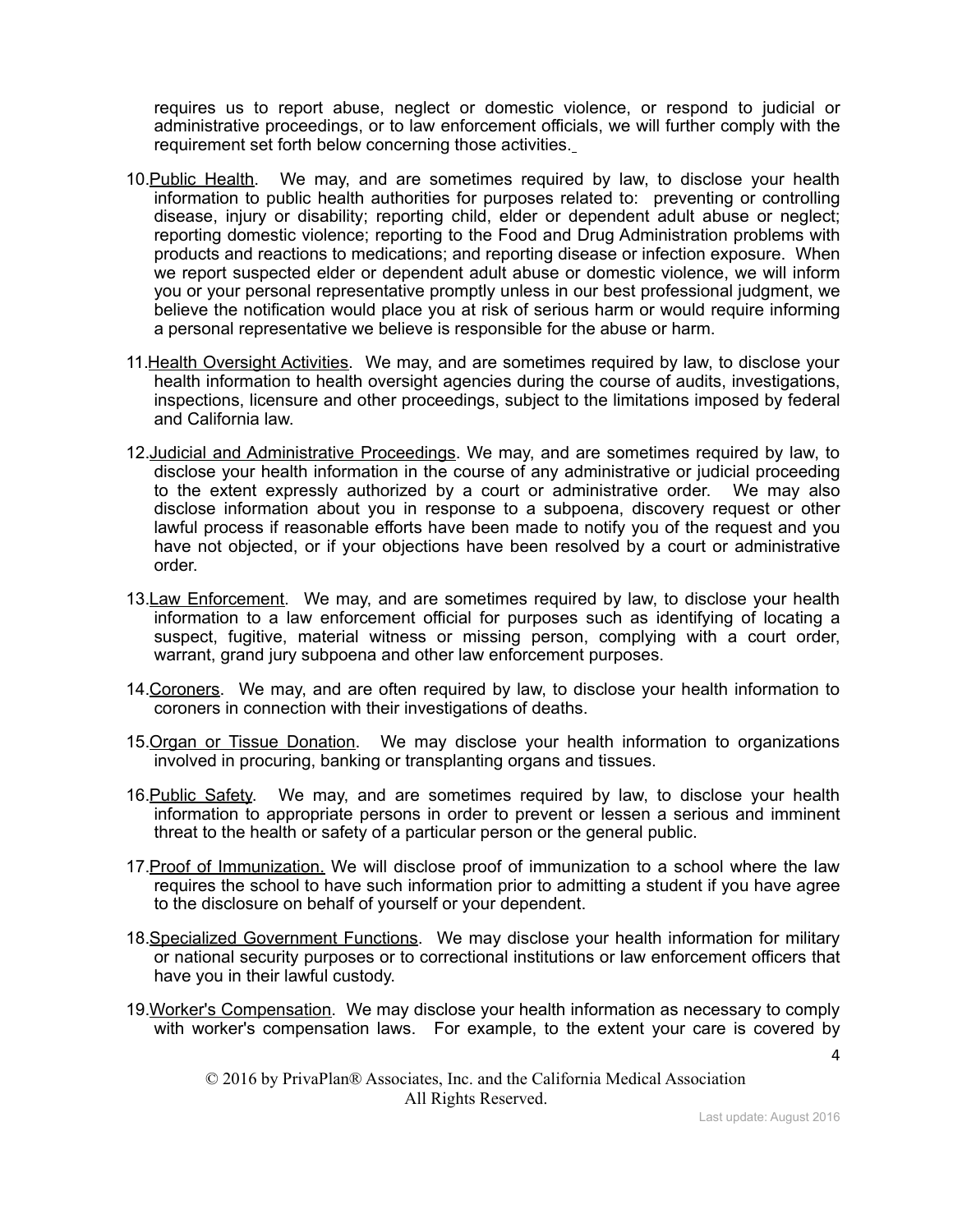workers' compensation, we will make periodic reports to your employer about your condition. We are also required by law to report cases of occupational injury or occupational illness to the employer or workers' compensation insurer.

- 20. Change of Ownership. In the event that this medical practice is sold or merged with another organization, your health information/record will become the property of the new owner, although you will maintain the right to request that copies of your health information be transferred to another physician or medical group.
- 21.Breach Notification. In the case of a breach of unsecured protected health information, we will notify you as required by law. If you have provided us with a current email address, we may use email to communicate information related to the breach. In some circumstances our business associate may provide the notification. We may also provide notification by other methods as appropriate.

## **B. When This Medical Practice May Not Use or Disclose Your Health Information**

Except as described in this Notice of Privacy Practices, this medical practice will, consistent with its legal obligations, not use or disclose health information which identifies you without your written authorization. If you do authorize this medical practice to use or disclose your health information for another purpose, you may revoke your authorization in writing at any time.

### **C. Your Health Information Rights**

- 1. Right to Request Special Privacy Protections. You have the right to request restrictions on certain uses and disclosures of your health information by a written request specifying what information you want to limit, and what limitations on our use or disclosure of that information you wish to have imposed. If you tell us not to disclose information to your commercial health plan concerning health care items or services for which you paid for in full out-of-pocket, we will abide by your request, unless we must disclose the information for treatment or legal reasons. We reserve the right to accept or reject any other request, and will notify you of our decision.
- 2. Right to Request Confidential Communications. You have the right to request that you receive your health information in a specific way or at a specific location. For example, you may ask that we send information to a particular email account or to your work address. We will comply with all reasonable requests submitted in writing which specify how or where you wish to receive these communications.
- 3. Right to Inspect and Copy. You have the right to inspect and copy your health information, with limited exceptions. To access your medical information, you must submit a written request detailing what information you want access to, whether you want to inspect it or get a copy of it, and if you want a copy, your preferred form and format. We will provide copies in your requested form and format if it is readily producible, or we will provide you with an alternative format you find acceptable, or if we can't agree and we maintain the record in an electronic format, your choice of a readable electronic or hardcopy format. We will also send a copy to any other person you designate in writing. We will charge a reasonable fee which covers our costs for labor, supplies, postage, and if requested and agreed to in advance, the cost of preparing an explanation or summary, as allowed by federal and California law. We may deny your request under limited circumstances. If we deny your

5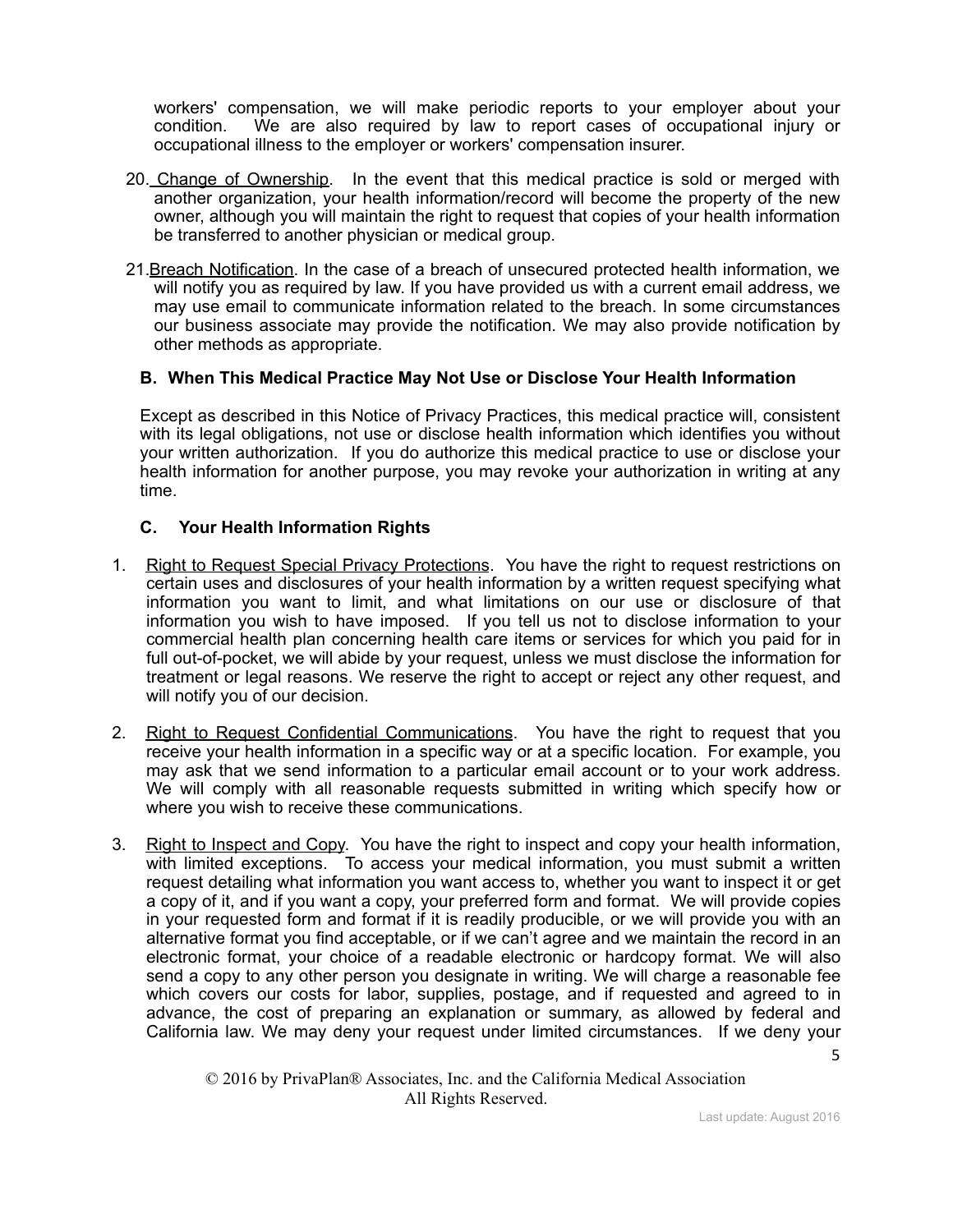request to access your child's records or the records of an incapacitated adult you are representing because we believe allowing access would be reasonably likely to cause substantial harm to the patient, you will have a right to appeal our decision. If we deny your request to access your psychotherapy notes, you will have the right to have them transferred to another mental health professional.

- 4. Right to Amend or Supplement. You have a right to request that we amend your health information that you believe is incorrect or incomplete. You must make a request to amend in writing, and include the reasons you believe the information is inaccurate or incomplete. We are not required to change your health information, and will provide you with information about this medical practice's denial and how you can disagree with the denial. We may deny your request if we do not have the information, if we did not create the information (unless the person or entity that created the information is no longer available to make the amendment), if you would not be permitted to inspect or copy the information at issue, or if the information is accurate and complete as is. If we deny your request, you may submit a written statement of your disagreement with that decision, and we may, in turn, prepare a written rebuttal. You also have the right to request that we add to your record a statement of up to 250 words concerning anything in the record you believe to be incomplete or incorrect. All information related to any request to amend or supplement will be maintained and disclosed in conjunction with any subsequent disclosure of the disputed information.
- 5. Right to an Accounting of Disclosures. You have a right to receive an accounting of disclosures of your health information made by this medical practice, except that this medical practice does not have to account for the disclosures provided to you or pursuant to your written authorization, or as described in paragraphs 1 (treatment), 2 (payment), 3 (health care operations), 6 (notification and communication with family) and 18 (specialized government functions) of Section A of this Notice of Privacy Practices or disclosures for purposes of research or public health which exclude direct patient identifiers, or which are incident to a use or disclosure otherwise permitted or authorized by law, or the disclosures to a health oversight agency or law enforcement official to the extent this medical practice has received notice from that agency or official that providing this accounting would be reasonably likely to impede their activities.
- 6. You have a right to notice of our legal duties and privacy practices with respect to your health information, including a right to a paper copy of this Notice of Privacy Practices, even if you have previously requested its receipt by e-mail.

If you would like to have a more detailed explanation of these rights or if you would like to exercise one or more of these rights, contact our Privacy Official listed at the top of this Notice of Privacy Practices.